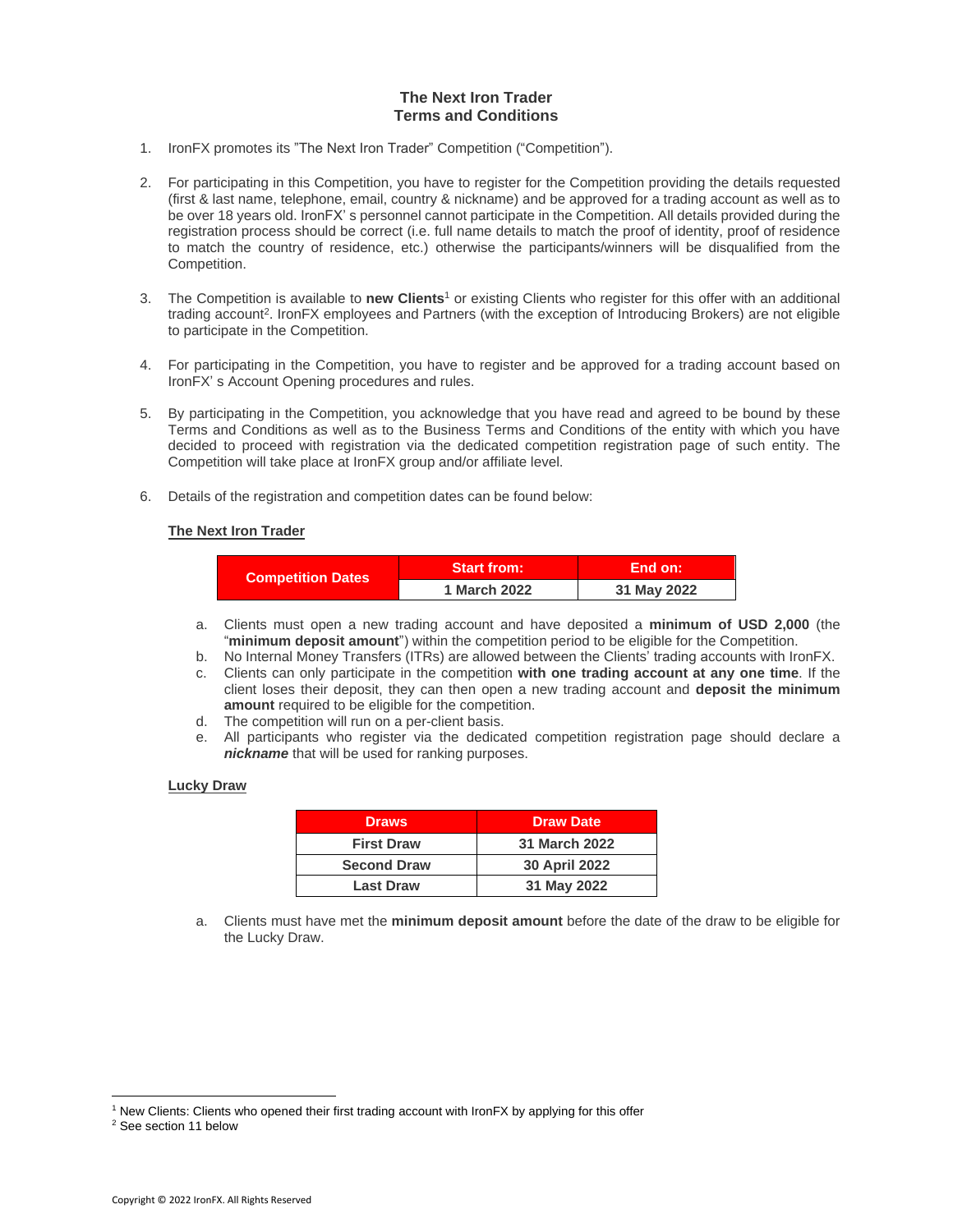*7.* Competition Structure and Award Prizes are set as below:

## **Table 1 – The Next Iron Trader**

| Ranking            | <b>Award Prize*</b>    |
|--------------------|------------------------|
| 1st                | USD 250,000 Cash Prize |
| 2 <sub>nd</sub>    | USD 150,000 Cash Prize |
| 3 <sup>rd</sup>    | USD 100,000 Cash Prize |
| <b>Bonus Prize</b> | USD 50,000 Cash Prize  |

*\* Note:* 

- *(i) For the purposes of the Competition (see Winning Formula in section 8):*
	- *the 1 st, 2nd and 3rd prize winners will be awarded based on the profit percentage;*
	- *The Bonus Prize winner will be awarded based on the highest volume traded.*
- *(ii) The winners will be able to withdraw the cash prize from their Account, subject to any amounts due to IronFX*

**Table 2 – Lucky Draw**

| <b>No of Winners</b><br><b>Per Draw</b> | <b>Award Prize*</b>           |
|-----------------------------------------|-------------------------------|
|                                         | Apple iPhone 13 128GB         |
|                                         | Lenovo Tab M10+ 4GB/64GB WiFi |
|                                         | <b>Huawei Watch GT 2 Pro</b>  |

# *\* Note:*

- *(i) For the purposes of the Lucky Draw, the winners will be awarded based on the outcome of three draws, which will be completed by our team and announced on our website within 7 days of each draw*
- 8. The Competition winners will be determined as per below factor(s):

**1 st, 2nd and 3rd Prize Winners**

*Winning Formula: (Net Profit / Deposits) x 100*

- $\triangleright$  The winners will be those with the highest returns on the closing of the market on 31 May 2022.
- ➢ Net Profit stands for Realized and Unrealized Profit and Loss.
- ➢ Deposits stands for the total amount deposited during the Competition period.

# **Example A**

Total Deposits for the period: 7500 USD Net Profit for the Period: 12000 USD

**Return = (Net Profit / Deposits) = (12000 / 7500) x 100 = 160%**

# **Example B**

Total Deposits for the period: 25000 USD Net Profit for the Period: 50000 USD

**Return = (Net Profit / Deposits) = (50000 / 25000) x 100 = 200%**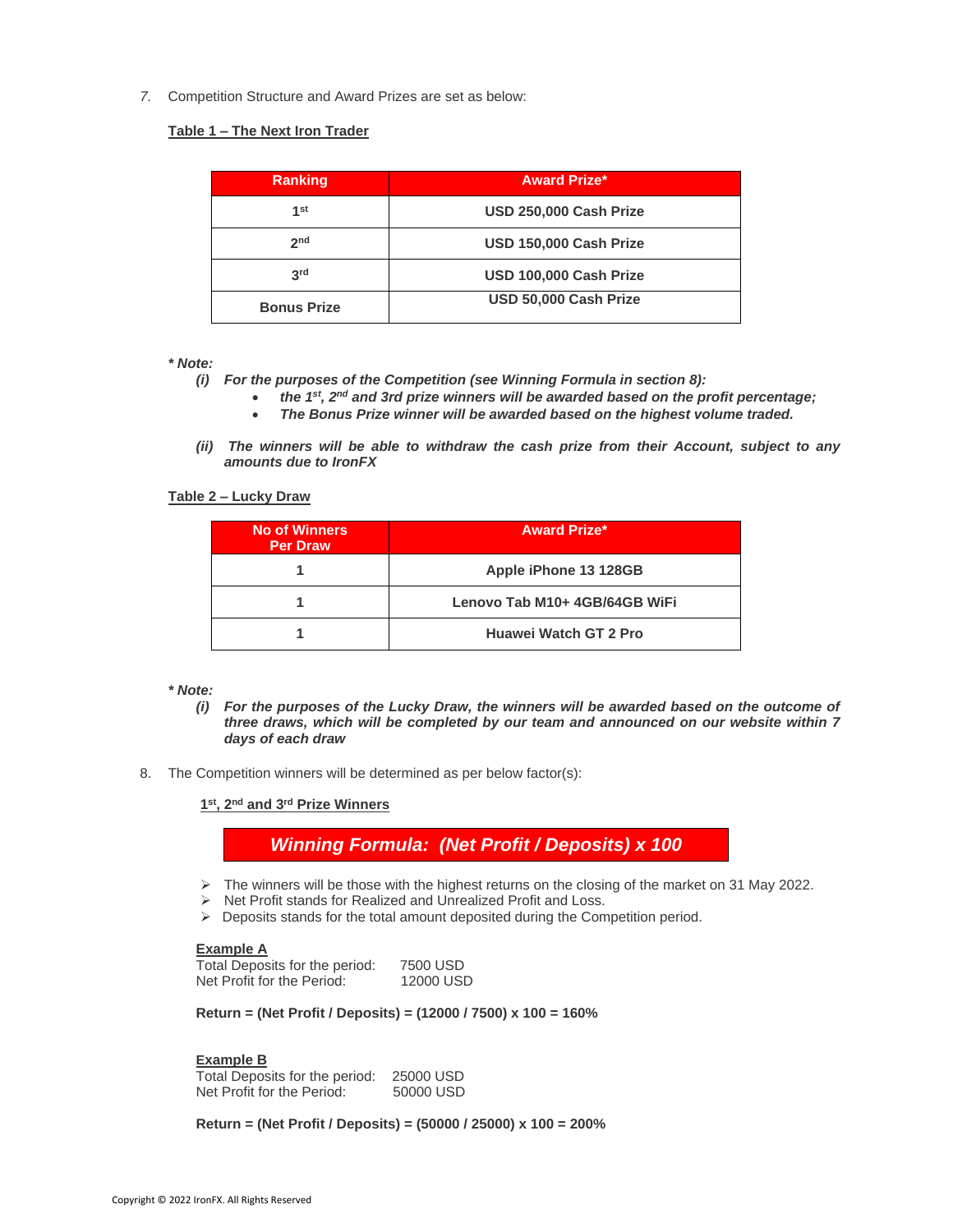#### **Bonus Prize Winner**

# *Winning Criteria: Highest Volume Traded*

 $\triangleright$  The winner will be the participant who has traded the highest volume on the closing of the market on 31 May 2022.

 $\triangleright$  The 1<sup>st</sup>, 2<sup>nd</sup> and 3<sup>rd</sup> prize winners cannot win this prize. If any or all of the first three winners also qualify as the participant(s) with the highest volume traded, the next participant with the highest trading volume will qualify for the Bonus Prize.

#### **Lucky Draw Winners**

*Draw: 1 prize for each qualified client drawn*

- $\geq 3$  winners will be drawn from the qualifying clients for each Lucky Draw date.
- $\triangleright$  Participants can only win once if drawn again, another qualifying client will be drawn
- 9. For the award prizes to be added into the winners' trading account, the winners will have to:
	- a. Meet and must have already passed the IronFX' s compliance procedures and checks; and
	- b. Provide a detailed report of his/her Competition trading account when and if requested by IronFX.
- 10. IronFX has the right to disqualify participants who do not provide any requested documents or verification required for the purposes of this Competition or in respect of the Client's account within 10 business days of the request.
- 11. The participant acknowledges and authorizes IronFX to announce the daily results of the Competition on its website.
- 12. Existing clients can participate in the Competition by opening an additional trading account for the purposes of the Competition and making fresh deposits as indicated in clause 6 above.
- 13. The clients participating in the Competition will not be entitled to receive any other promotion or bonus offered by IronFX.
- 14. IronFX will announce the winners of the Competition within 30 days from the completion of the Competition.
- 15. By winning a Competition prize, the winners accept that they will participate in various promotional events that IronFX can publicize freely on various venues. Promotional events include, but are not limited to, interviews, photos, listing announcement of their full names, nicknames, country of origin, prizes received, etc.
- 16. In case of refusal by a winner of not participating in promotional events, then IronFX has the right to disqualify the winner and give the prize to the next place participant.
- 17. Winners who are awarded with prizes are not allowed to request to credit such prize to a different trading account holder but instead should be in the name of the participant.
- 18. Clients, and/or any other Clients related to them, who have already obtained prizes on previous competitions run by IronFX or by the same Company will be disqualified from winning any prizes in this competition.
- 19. Participants or related persons can only participate in a single competition run by the same Company and therefore will be eligible to a single competition prize in case they win.
- 20. If IronFX suspects that a participant has abused/manipulated or attempted to abuse/manipulate this Competition or otherwise acted with a lack of good faith towards us, then IronFX reserves the right, at its sole discretion, to deny, withhold or withdraw from that user the award received or promotion, reverse any profits that have been generated as a result of the abuse/manipulation and, if necessary, to cancel any terms and conditions with respect to that participant, either temporarily or permanently, or terminate that participant's/client's/user's access to the service and/or block that user's Account. IronFX reserves the right to remove any plug-ins from the client's account in case such plug-ins create complication on IronFX systems. In addition, IronFX reserves the right to modify, change or terminate this Competition at any time without the consent of the Client.